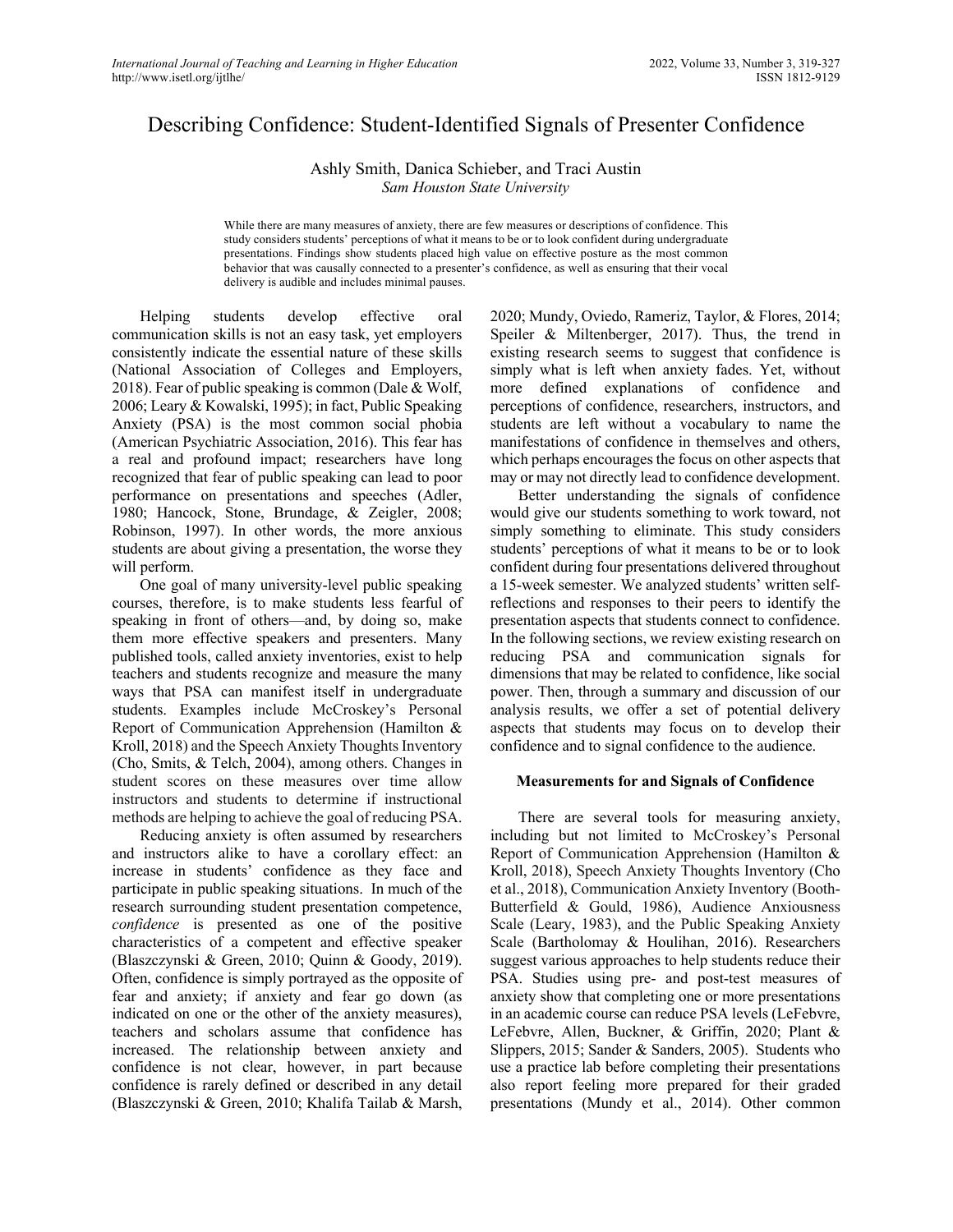interventions include peer feedback (Saidalvi & Samad, 2019) and self-assessment assignments (Khalifa Tailab & Marsh, 2020), which are often facilitated with videorecordings (Smith & Sodano, 2011; Speiler & Miltenberger, 2017). Even innovative assignments like poetry recitations in business courses are reported as effective (Hoger, 2012).

While anxiety measures and studies of anxietyreducing strategies are useful, they do not necessarily offer concrete details about students' confidence, typically treating it as a result of PSA reduction. When confidence is addressed more specifically, researchers often use G.L. Paul's (1966) Personal Report of Confidence as a Speaker (PRCS), a 30-item, true-false assessment that includes statements referring to fear and confidence, or Hook, Smith, and Valentiner (2008) revised PRCS-12 that uses 12 prompts, all of which reference anxiety (in effect, making it more of an anxiety measure). Alternatively, some researchers develop their own survey instrument that asks students to simply indicate whether they felt more confident after the study's intervention (Plant & Slippers, 2015).

The other theory that is often addressed alongside confidence is *self-efficacy.* Most researchers define selfefficacy as one's belief in their ability to successfully complete a task and achieve desired outcomes (e.g., LeFebvre et al., 2020; Tucker & McCarthy, 2001). LeFebvre et al. (2020) draw on Bandura (1986) and Schunk and Pajares (2005) to claim that self-confidence is typically seen as a result of self-efficacy, and selfefficacy is developed at least partially through competence development that is achieved through repeated practice at various difficulty levels. Correspondingly, extensive practice is commonly advised by practitioners (Gallo, 2020; Nawaz, 2020), instructors (LeFebvre et al., 2020; Mundy et al., 2014), and even students (Quinn & Goody, 2019; Smith & Sodano, 2011). Thus, extensive practice may be one of the only concrete strategies that researchers and students report in the research on improving presenters' confidence.

Still, in-depth investigations of students' selfperceptions and attitudes toward their presentation performance tend to focus on self-efficacy, anxiety, and fear. Fewer studies have analyzed what aspects build confidence and signal confidence to an audience member. Instead, studies have tended to investigate the relationships between social power, status, self-esteem, audience perceptions, and a speaker's delivery. Generally, aspects of nonverbal expression and vocal delivery seem to have been studied the most.

In Carney's (2020) review of nonverbal behaviors, they noted that people with higher power, stature, and dominance and presenters with larger social networks tend to use gestures more often. However, frequent speech dysfluencies (like "umms" and "ahs") signal that

the presenter is less powerful (Carney, Hall, Smith LeBeau, & 2005). LeFebvre, LeFebvre, & Allen (2018) found that vocal disfluencies and ineffective nonverbal delivery were common public speaking fears that came up often in their study, and Smith and Soldano (2011) found that the most common student dissatisfaction with their presentation was their nonverbal communication and nervousness. According to Van Zant and Berger (2019), nonverbals were perceived to be most effective and made presenters seem confident when they spoke more loudly and used more vocal variability.

To improve these skills, Dunbar, Brooks, & Kubicka-Miller (2006) suggested instructors should focus more on teaching their students about verbal (Speiler & Miltenberger, 2017; Van Zant & Berger, 2019) and nonverbal methods of delivery (Carney et al., 2005; Hall, Coats, & Smith LeBeau, 2005). Recent researchers strongly suggest that using recorded video student presentations can help students improve both verbal and nonverbal delivery (LeFebvre, 2017; LeFebvre, LeFebvre, & Allen, 2016; LeFebvre, LeFebvre, Blackburn, & Boyd, 2015).

Overall, existing research provides insight into topics that seem related to confidence: reducing PSA, improving self-efficacy, and the influence of delivery aspects on perceived social power and status. Yet, questions remain about what actions, perhaps other than practicing, can help students feel confident about presenting and when presenting. Also, questions remain about which aspects of a presentation or a presenter's delivery signal the presenter's confidence to the audience. Carney et al. (2005) argued that studies about perceptions and beliefs are important because they increase our knowledge of how students think about nonverbal behavior. To begin answering these questions, we analyzed students' written reflections, peer feedback, and short-answer survey responses. Unlike Likert-scale based instruments, written responses provide insight into the presentations aspects that the students connected to and perceived as signals of confidence in other presenters.

## **Methods**

This IRB-approved study was conducted in a Fall 2018 sophomore-level business communication course that focused on the development and delivery of business presentations in one-to-few and one-to-many contexts. The 59 participating students represented 13 majors, including general business (10), criminal justice (7), marketing (7), management (6), finance (6), accounting (7), agricultural business (2), graphic design (2), liberal studies (1), biomedical sciences (1), economics (1), psychology (1), and Spanish (1). The students' average overall GPA was 2.71 and average course GPA was 2.80.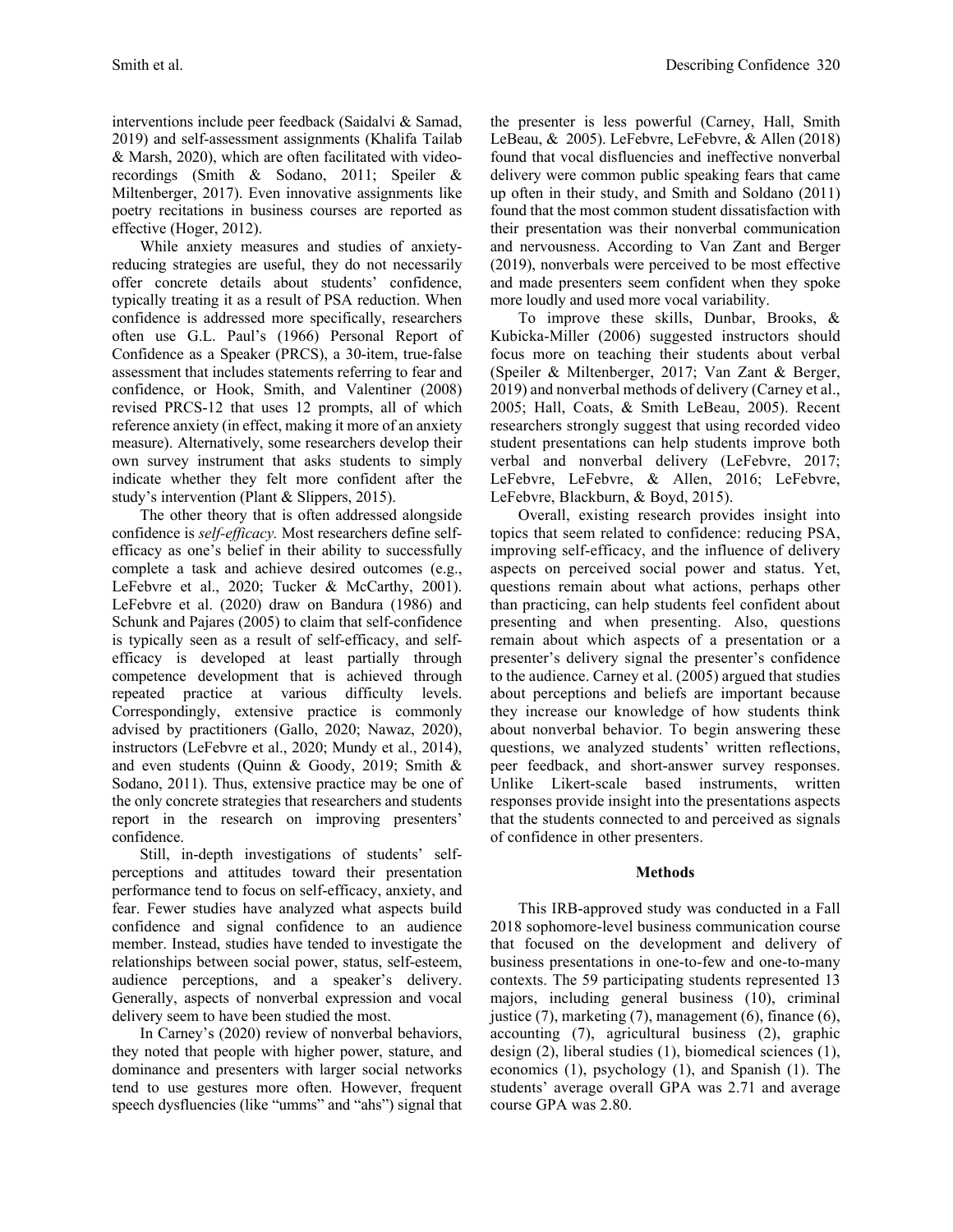As part of the course, the students submitted four rounds of self-reflections and peer feedback to 2-3 group members. The first three rounds were submitted one week after a major presentation, and the fourth round was part of the final exam and reflected on progress throughout the course. The prompts for the selfreflections and peer feedback were guided but openended, asking students to discuss strengths, improvement opportunities, and specific suggestions they may have for themselves and others. Also, as part of the final exam, students answered three short-answer questions about confidence, which are provided in the results section.

Students' written self-reflections, peer feedback, and survey answers were analyzed using grounded theory (Glaser & Strauss, 1967; Strauss & Corbin, 1994). This general methodology is used frequently to allow researchers to understand student feedback by analyzing trends that emerge from student data. Students described various presentation strengths and weaknesses in their reflections and feedback (see a full discussion in Smith, Schieber, & Austin, 2020). One trend that emerged with increasing frequency in each round was the idea of confidence. The percentage of "confidence" comments in the original study's coding by round was 11%, 13%, 18%, and 24% respectively. Although there were fewer total comments in each round (535, 540, 457, 389), the percentages showed that students increasingly addressed confidence. Therefore, we conducted a second round of grounded analysis on only the confidence-trend comments. We used the following research questions to guide our investigation:

1. How do students describe their perceptions of others' confidence?

2. How do students describe their own confidence?

In our original coding, the number of comments about confidence was higher than the number of comments ultimately included in this analysis because some of the original confidence-coded comments were vague, such as "you looked confident" without further explanation. These general comments were excluded from this analysis. The grounded analysis showed that students' comments associated presentation aspects to confidence using either correlated or causally connected phrasing. Correlated phrasing connected the aspect and confidence using a word like *and*, for example, "You were very confident in what you were saying and you had a wonderful informative tone." Causally connected phrasing created a clearer relationship between the presentation aspect and confidence, such as, "My strength is my confident stance." Some coded comments specified aspects of confidence using negative phrasing, like, "My eyes wandered around the room, and this also made me seem less confident."

In the following sections, we describe the analysis findings regarding students' perceptions of what it means to be confident while giving a presentation. Then, implications for instructors and students are discussed.

## **Findings**

The open-ended prompts for the self-reflection, peer response, and end-of-semester survey resulted in ten or more aspects connected to confidence in the students' writing for each data set. The following discussion presents aspects that appeared in 10% or more of the coded comments in each data set.

## **Confidence Correlation and Causation in the Self-Reflections and Peer Responses**

There were 66 comments in the self-reflections and 134 comments in the peer responses that offered specific details about the presenter's confidence or perceived confidence. There are more comments in the peer responses because there were more peer responses than self-reflections since, per round, students wrote only one self-reflection and wrote 2-3 peer responses. Table 1 shows the aspects most frequently connected in any way to confidence in the students' self-reflections and peer responses. Table 2 shows the aspects that were most often correlated and causally connected to confidence in the self-reflections and peer responses.

## **Looking, Feeling, and Seeing Confidence: Trends in the Survey Responses**

The end-of-course short-answer survey asked students to directly discuss their confidence-related behaviors and perceptions of confidence using the following three questions.

- Q1: When you want to appear more confident to another person, what kinds of things do you do? Please offer at least 3 examples.
- Q2: What makes you feel more confident in front of others?
- Q3: When you say that someone "looks confident," what do you mean? What is that person doing that makes him/her "look confident" to you?

Forty-four students completed the survey, resulting in 262 comments with specific details. Students made 117 comments identifying 26 specific actions they take to appear confident (Question 1). There were 68 comments that identified 22 actions or aspects that make students feel more confident (Question 2). For Question 3, students offered 77 specific comments identifying 12 actions or aspects that make them perceive others as confident. Table 3 identifies the aspects and actions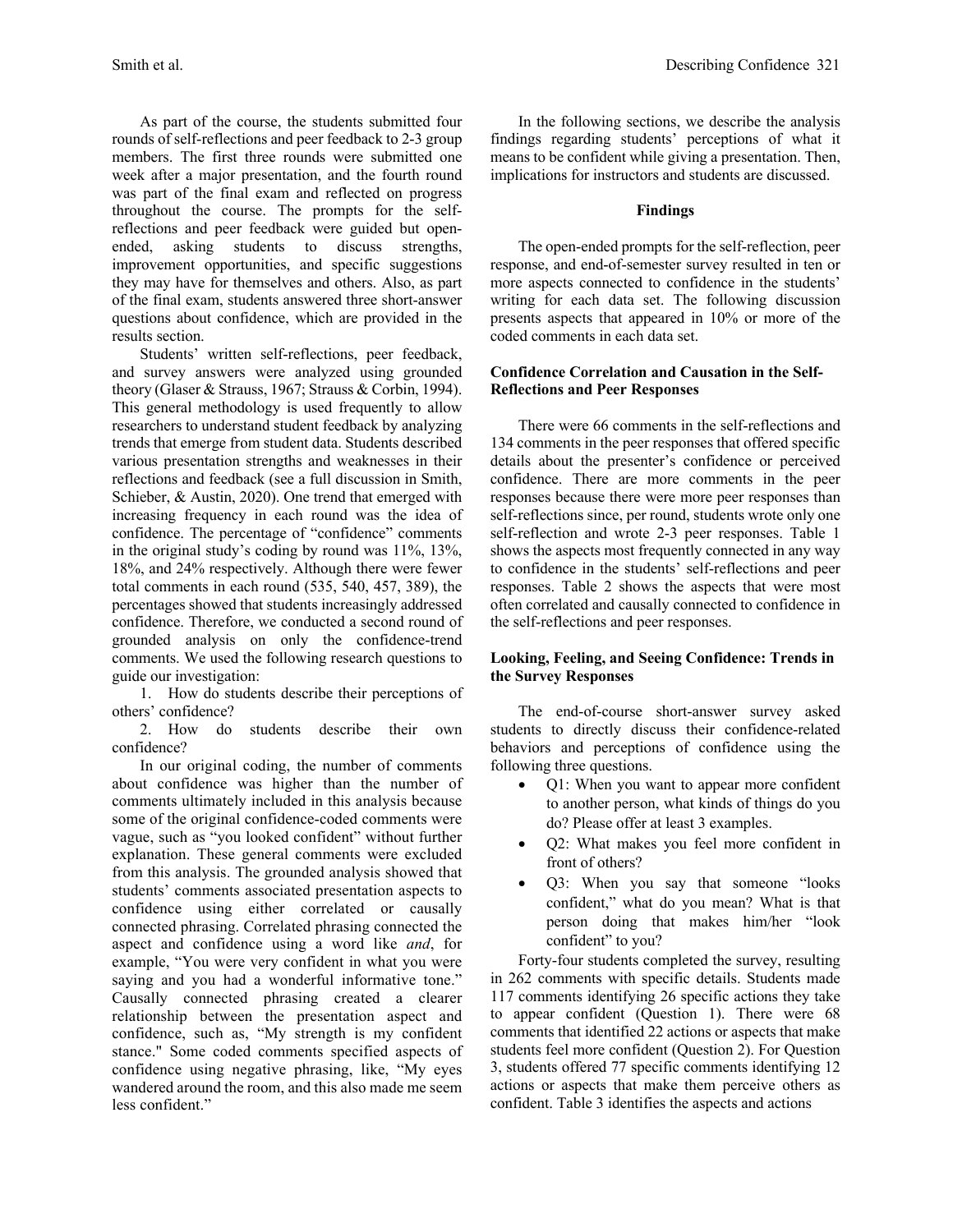### **Table 1**

|  | Top Trends* in Self-Reflections and Peer Responses: All Confidence-Related Comments Combined |  |  |  |
|--|----------------------------------------------------------------------------------------------|--|--|--|
|  |                                                                                              |  |  |  |

| Trends                            | Self-Reflections | Peer Responses |
|-----------------------------------|------------------|----------------|
|                                   | $(n=66)$         | $(n=134)$      |
| Content Knowledge and Preparation | 30%              | 18%            |
| Audible Vocal Delivery            | 15%              | 23%            |
| Effective Posture / Stance        | 10%              | 17%            |
| <b>Effective Eye Contact</b>      | 13%              | 12%            |
| <b>Effective Gestures</b>         |                  | 10%            |

\* Trends account for 10% or more of comments in the identified data set.

### **Table 2**

*Top Trends\* in Self-Reflections and Peer Responses: Divided by Correlated and Causally Connected Comments*

| Trends                            |             | Self-Reflections |             | Peer Responses |  |
|-----------------------------------|-------------|------------------|-------------|----------------|--|
|                                   | Correlation | Causation        | Correlation | Causation      |  |
| Content Knowledge and Preparation | 10%         | 49%              | 15%         | 22%            |  |
| Audible Vocal Delivery            | 29%         | –                | 32%         |                |  |
| <b>Effective Eye Contact</b>      | 16%         | $11\%$           | 14%         |                |  |
| <b>Effective Posture / Stance</b> |             | 14%              |             | 37%            |  |
| <b>Effective Gestures</b>         |             |                  |             | 14%            |  |
| Presented with a Partner          | 13%         |                  |             |                |  |
| <b>Effective Tone</b>             |             |                  |             | 10%            |  |

\* Trends account for 10% or more of comments in the identified data set.

### **Table 3**

*Top Trends\* in Survey Responses by Questions*

| Trends                            | <b>Survey Questions</b> |            |           |  |
|-----------------------------------|-------------------------|------------|-----------|--|
|                                   | Q1 $(n=117)$            | $Q2(n=68)$ | 33 (n=77) |  |
| Content Knowledge and Preparation |                         | 32%        | 10%       |  |
| Effective Posture / Stance        | 15%                     |            | 17%       |  |
| Audible Vocal Delivery            | 10%                     |            | 10%       |  |
| Smooth Vocal Delivery             |                         |            | 18%       |  |
| <b>Effective Eye Contact</b>      | 18%                     |            |           |  |
| Positive Audience Response        |                         | 12%        |           |  |
| Smiling                           | 12%                     |            |           |  |

\* Trends account for 10% or more of comments in the identified data set.

## identified from the students' survey responses.

Comments coded as "Audible Vocal Delivery" focused on the student's ability to hear and understand the presenter. In contrast, "Smooth Vocal Delivery" included comments that discussed the manner of the vocal delivery, often noting the frequency of pauses or verbal fillers.

#### **Indicators of Nervousness**

We also identified comments about what makes a person feel (self-reflections) or look nervous (peer responses). Although nervousness and confidence are not mutually exclusive, students often contrasted the two feelings in the same or sequential sentences. There were 95 comments that identified specific aspects that signaled nervousness across the self-reflections and peer responses, with 62 and 33 comments in the selfreflections and peer responses, respectively. Table 4 shows the aspects that were mentioned most often in the comments discussing the presenter's nervousness.

When considered as a whole, these trend results provide some useful considerations for instructors and students about (a) how students perceive confidence in others and (b) the strategies students use to build their confidence in preparation for or during a presentation.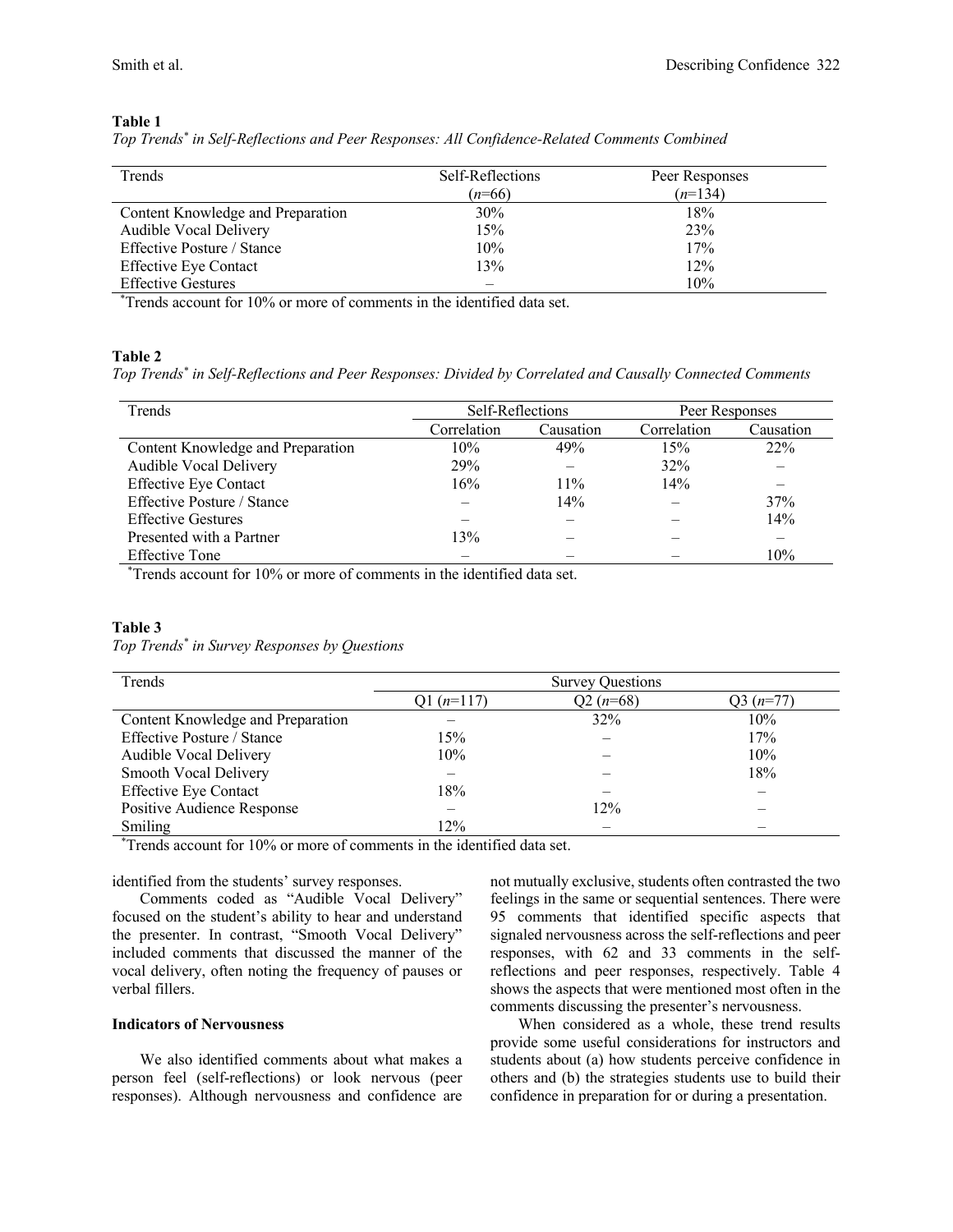| Nervousness Indicators       | Self-Reflections | Peer Responses | Combined |
|------------------------------|------------------|----------------|----------|
|                              | $(n=62)$         | $(n=33)$       | $(n=95)$ |
| Ineffective Posture / Stance | 19%              | 30%            | 23%      |
| Using Verbal Fillers         | 21%              | 24%            | 22%      |
| <b>Ineffective Gestures</b>  | 19%              | 24%            | 21%      |
| Ineffective Speaking Speed   | 15%              |                | 12%      |

**Table 4**

|  | Top Nervousness Indicators <sup>*</sup> in Self-Reflections and Peer Responses |  |
|--|--------------------------------------------------------------------------------|--|
|  |                                                                                |  |

\* Trends account for 10% or more of comments in the identified data set.

#### **Implications**

### **Perceptions and Signals of Confidence in the Audience's Eyes**

Two data sub-sets offer insight into aspects that signal confidence to audience members: (a) the students' feedback to their peers and (b) their answers to the third survey question about what makes presenters "look confident." Also, students' comments about what made their peers look nervous during a presentation can suggest which aspects signal a presenter's confidence, since many of the nervousness behaviors these students identified seem to be the inverse of the identified confidence signals. Across these sub-sets, the most mentioned aspects connected to confidence are voicerelated aspects, physical behaviors, and signals about the presenter's preparation.

All the students' commentary about how they perceived others' confidence included a voice-related aspect as one of the most frequent confidence signals. An overall smooth verbal delivery was the most frequently identified presenter behavior exhibited confidence, accounting for 18% of the behaviors mentioned in response to the third survey question. Within the smooth verbal delivery category, students included details like minimal long pauses, no verbal fillers, and minimal misspoken phrasing. Other aspects of effective vocal delivery were identified, also. Using an audible voice was associated with high levels of confidence, as it was the most frequent behavior correlated with confidence in the students' responses to their peers (32%) and the fourth most common behavior (10%) listed in response to the third survey question. Students also identified effective tone as a sign of a presenter's confidence, accounting for 10% of the causally connected comments in the peer responses. In contrast, the use of verbal fillers (e.g., "uh," "um") was the second most common behavior (24%) connected to nervousness in the peer feedback. These trends show that effective vocal delivery aspects are essential signals of confidence, reinforcing similar findings from Speiler and Miltenberger (2017) and Van Zant and Berger (2019).

While eye contact and gestures were common in certain sub-sets of the data, effective posture or stance

was the second most prevalent confidence-signaling behavior mentioned in the students' peer feedback and survey responses. Aspects of posture or stance appeared in 17% of the students' survey answers about what makes a presenter look confident. Students' high value on effective posture in their survey responses is matched in their peer feedback commentary, where effective posture was the most common behavior (37%) that was causally connected to a presenter's confidence. Students' descriptions of confident posture included standing up straight or tall and standing with one's "head held high." The positive connection between effective posture and confidence is reflected in the students' comments about what makes presenters look nervous. Ineffective posture, like leaning or swaying, was the most common nervousness indicator (30%) in the peer feedback, corroborating the findings of Hall et al. (2005) and Carney et al. (2005).

In their peer feedback and survey responses, students identified the presenter's content knowledge and preparation as a positive signal of a presenter's confidence. Content knowledge and preparation accounted for 15% of the comments about aspects correlated to confidence and 22% of the aspects causally connected to confidence in the peer responses and as the third most common signal (10%) of a presenter's confidence in the survey responses. In their comments, students often connected the presenter's familiarity with or knowledge of the topic with the presenter's level of preparation. As an example, one student wrote, "Knowing your topic very well made you seem confident in what you were saying" in a peer response; in the survey answers, students wrote things like, "being knowledgeable about their topic" and seeming like "it [the presentation] was rehearsed before" made the presenter seem confident. Preparation is commonly recommended (Gallo, 2020; LeFebvre et al., 2020; Nawaz, 2020; Quinn & Goody, 2019), but these preparation behaviors are not typically seen by an audience member since they occur before the presentation. Thus, while students frequently identified preparation as a strong, positive signal of a presenter's confidence, they were unclear about the specific behaviors that signaled the presenter's preparation level.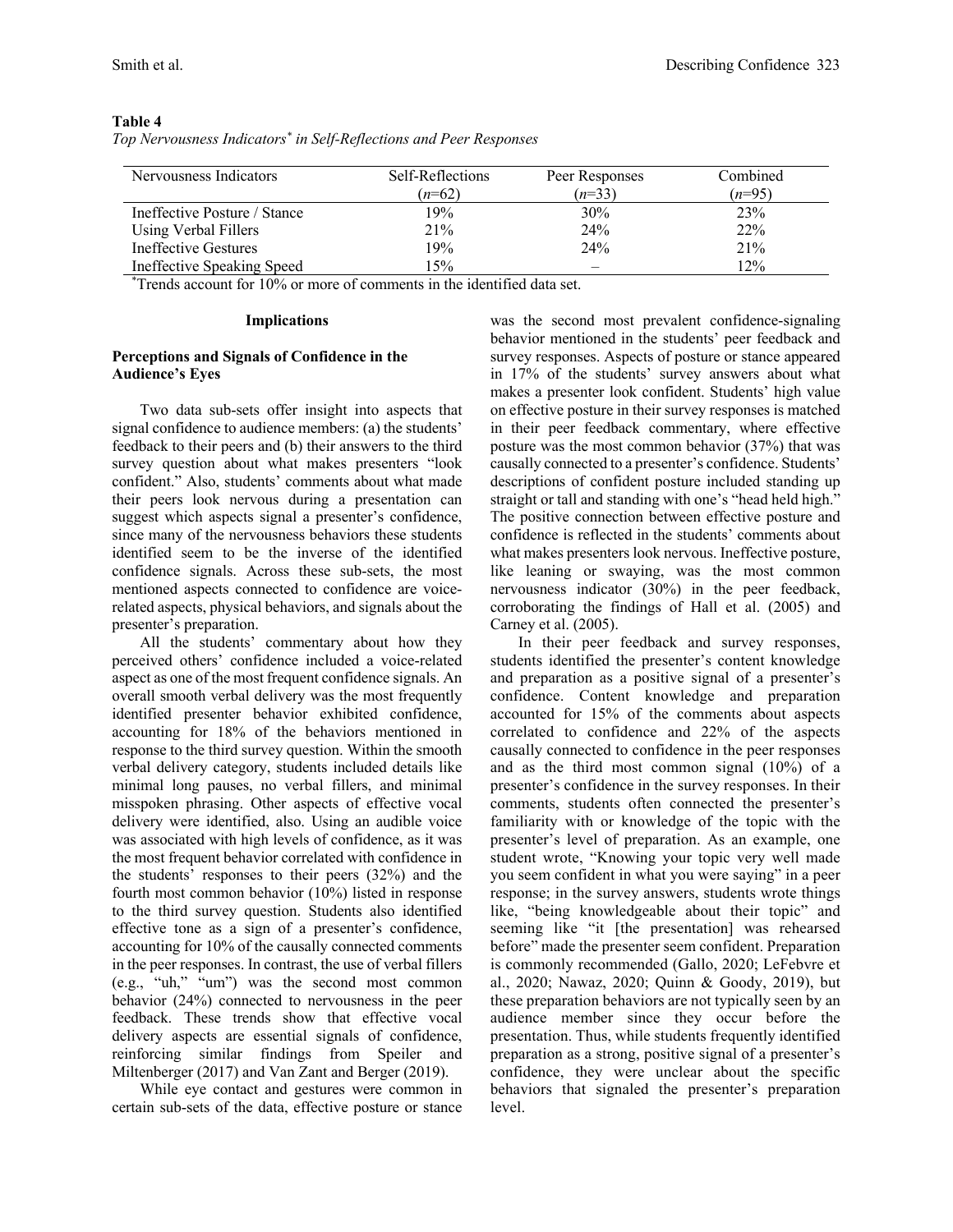To appear confident, these findings suggest that a presenter should focus on refining at least two aspects of their delivery. First, ensure that their vocal delivery is audible and includes minimal pauses. Second, use a straight posture with minimal leaning or swaying. While demonstrating one's content knowledge and preparation is a strong signal for showing confidence, it is less clear from this data what specific behaviors indicate one's knowledge and preparation level.

## **How Presenters Build Confidence**

Based on their self-reflections and survey answers about what they do to appear confident and build confidence, students' confidence seems to be reliant on their level of preparation and physical delivery aspects. Some other voice-related and external aspects are also connected to students' perceptions of their confidence.

Preparation and strong familiarity with the content topic was the most frequently identified cause of the student's confidence. Preparation was the most common cause students mentioned for their confidence in their self-reflections, accounting for 49% of the mentioned causes, while it accounted for 32% of the causes listed in response to the second survey question about what makes them feel confident. These students' strong connection between preparation and confidence reinforces theorists' claims that practice builds confidence through the development of self-efficacy (Bandura, 1986, 1994; LeFebvre et al., 2020; Schunk & Parajes, 2005). Yet, details about what specifically made the presenter look prepared were missing. Therefore, while these results and previous studies strongly suggest that practice builds confidence, it remains unclear which behaviors presenters can incorporate to look prepared. Still, like other students (Quinn & Goody, 2019; Smith & Sodano, 2011), these students are aware of the powerful influence that such preparation can have.

However, in survey answers about what they do to appear confident, preparing or practicing was only mentioned four times. Students' seeming resistance to preparing and practicing may be related to a general resistance to doing homework, or it may be influenced by features of the course design. For example, students may be unsure of how to practice for an impromptu "presentation," or students may not feel they have enough time to adequately prepare. These results suggest that students may benefit from more explicit conversations in class about how to practice, such as using similar questions, or instructors might add practice requirements to the assignment.

Three physical delivery aspects were commonly connected to students' confidence levels in their selfreflections and survey answers: eye contact, posture, and smiling. Making consistent eye contact was the action named most frequently (18%) as a strategy for appearing confident in the survey answers. Effective eye contact was also commonly connected to confidence in the students' self-reflections, accounting for 16% of correlated comments and 11% of the causally connected comments, which may be related to high eye contact expectations in Western culture (Uono & Hietanen, 2015).

Using a straight and controlled posture was the second most common strategy students included in the survey responses (15%), and it was mentioned as a cause of students' confidence in 14% of the causally connected comments in the self-reflections. The high value placed on upright posture corresponds with the audience's perceptions of posture being a strong signal for a presenter's confidence, as previously discussed (Carney et al., 2005).

Students listed smiling as the third most common strategy (12%) that they use to appear confident to others, but this signal was not mentioned in relation to confidence in any of the other data sub-sets. In other words, while smiling is a strategy that students use to communicate confidence when they are presenting, it is not a behavior that students identified as signaling confidence when they are an audience member. One reason for this contrast may be that while smiling is an immediacy behavior that has been shown as effective for making a generally positive impression on others (Barrick, Shaffer, & DeGrassi, 2009), some studies show that too much smiling during employment interviews can undermine impressions of one's business-like demeanor (Ruben, Hall, & Mast, 2015).

Students also connected an audible voice with confidence. Like in the peer feedback, an audible voice was the most frequent aspect that was correlated with confidence in the self-reflections, accounting for 29% of the comments with correlated aspects. Using an audible voice was also the fourth most common (10%) strategy for appearing confident to others in the survey responses. Being "loud enough" was causally connected to confidence in only one self-reflection comment, and it was not mentioned as something that makes the presenter feel confident in the survey. These results show that students recognize that using an audible voice is important in signaling confidence to others, but it seems to have less influence on students' self-assessment of their confidence and is not used as a strategy for feeling confident.

Students connected two other aspects to feeling confident. In their self-reflections, presenting with a partner or in a group was connected to being confident in 13% of the correlated comments. For example, one student wrote, "I felt much more confident in this presentation than others, and I feel that it was because I had other people with me." Students also noted that positive audience reactions during a presentation helped them to feel confident. Positive audience feedback, like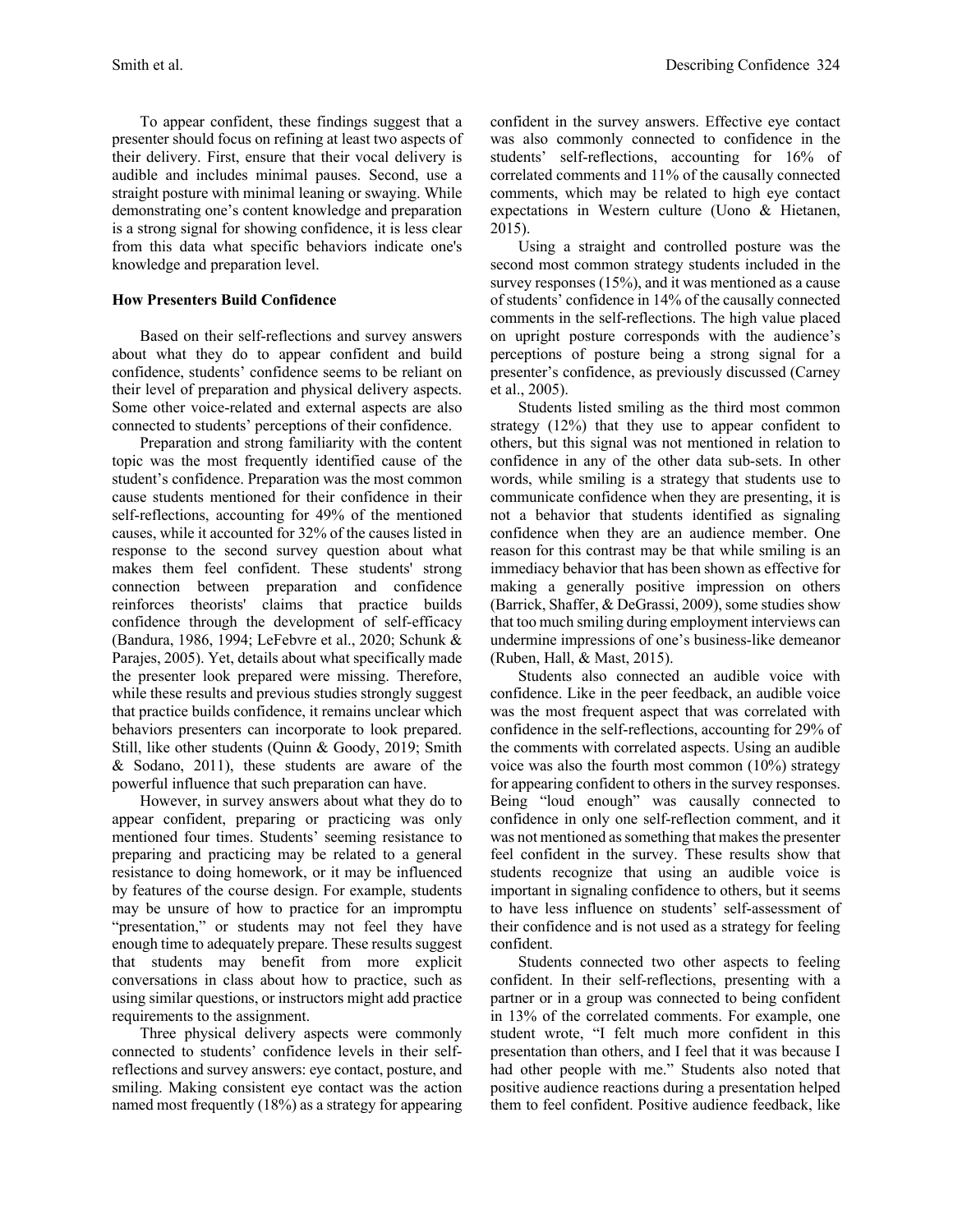laughing at the presenter's jokes or making eye contact with the presenter, was the second most common aspect mentioned in response to the second survey question, accounting for 12% of the aspects provided in the answers, and it was the only other aspect of the 22 that was provided to reach the 10% or more threshold. Although partner presentations and positive audience feedback were mentioned with less frequency than preparation, eye contact, posture, and audible delivery, these two aspects suggest strategies instructors can use to help build students' confidence. As recommended by Blaszcynski and Green (2010), group presentations could be assigned before individual presentations to improve students' comfort level before tackling more intimidating individual presentations. The significance of positive audience feedback may also be mentioned by instructors to motivate student audience members to be attentive and engaged.

In sum, the aspects that seem to most strongly signal confidence to the audience are using an audible voice, using effective posture, and signaling one's preparation for the presentation. On the other side of the "stage," the aspect that seems to influence one's self-perceptions of confidence and that helps build confidence is preparation, as it appears with much more frequency than even the other common aspects students identified in their self-reflections and surveys. Still, using effective eye contact, posture, and an audible voice also have a strong influence on self-perceptions of one's confidence and attempts to build confidence. The participants made strong connections between audible vocal delivery, straight posture, preparation, and confidence in both self and peer feedback.

### **Conclusion**

Anxiety measures can spark useful discussion of students' apprehension, but such measures tend to present apprehension as a problem to be resolved. Feelings of apprehension and confidence regarding a presentation can coexist. Focusing on presentation aspects that can build and/or signal a presenter's confidence provides an opportunity to set an achievable goal.

Initially, we were investigating which presentation aspects students would discuss in self-reflections and peer feedback and how they would discuss those aspects, with attention to potential changes during the course (Smith et al., 2020). We expected students to write about delivery skills and presentation content, but we did not predict that students would give noticeable attention to confidence. As a result, our study was not designed to elicit detailed descriptions of confidence. Nevertheless, we were able to identify initial details about which aspects students associate with presentation confidence. Yet, some aspects, namely "preparation," were not fully described in the students' writing. Thus, these results provide a starting point for more structured investigations into how a presenter could build confidence and how they could appear confident to the audience.

These findings suggest that feeling confident and looking confident can be treated as separate, though related, aspects. Distinguishing between feeling and looking confident can be useful for presenters who do not yet feel confident. While these presenters are gaining practice presenting, they can hone the skills that make them look confident to the audience. Over time, the practice should lead to stronger feelings of confidence (Bandura, 1986, 1994; LeFebvre et al., 2020). The findings presented here can also be used to initiate a discussion with students about which aspects they should focus on to strengthen their confidence. Instructors might also develop lessons and activities that would strengthen students' ability to use an audible voice, effective posture, and purposeful movement since these were the strongest signals of confidence to the audience. Instructors may consider how they can facilitate students' thorough preparation to build feelings of confidence, such as required or incentivized practice sessions, student selection of presentation topics, scaffolding of assignments, or more time between explanation of the assignment requirements and the students' presentation delivery. In these ways and more, instructors can help students stay more focused on a positive goal than on "fixing" their anxiety.

### **References**

- Adler, R. B. (1980). Integrating reticence management into the basic communication curriculum. *Communication Education, 29*(3), 215. https://doiorg.ezproxy.shsu.edu/10.1080/0363452800937841 5
- American Psychiatric Association, (2014). *Diagnostic and Statistical Manual of Mental Disorders* (5th Ed.). American Psychiatric Association.
- Bandura, A. (1986). *Social foundations of thought and action: A social cognitive theory.* Prentice Hall.
- Bandura, A. (1994). Self-efficacy. In V. S. Ramachaudran (Ed.), *Encyclopedia of human behavior* (Vol. 4, pp. 81-81). Academic Press.
- Barrick, M. R., Shaffer, J. A., & DeGrassi, S. W. (2009). What you see may not be what you get: Relationships among self-presentation tactics and ratings of interview and job performance. *Journal of Applied Psychology, 94*(6), 1394–1411. https://doi.org/10.1037/a0016532
- Bartholomay, E. M., & Houlihan, D. D. (2016). Public speaking anxiety: Preliminary psychometric data and scale validation. *Personality and Individual Differences*, 94, 211-215.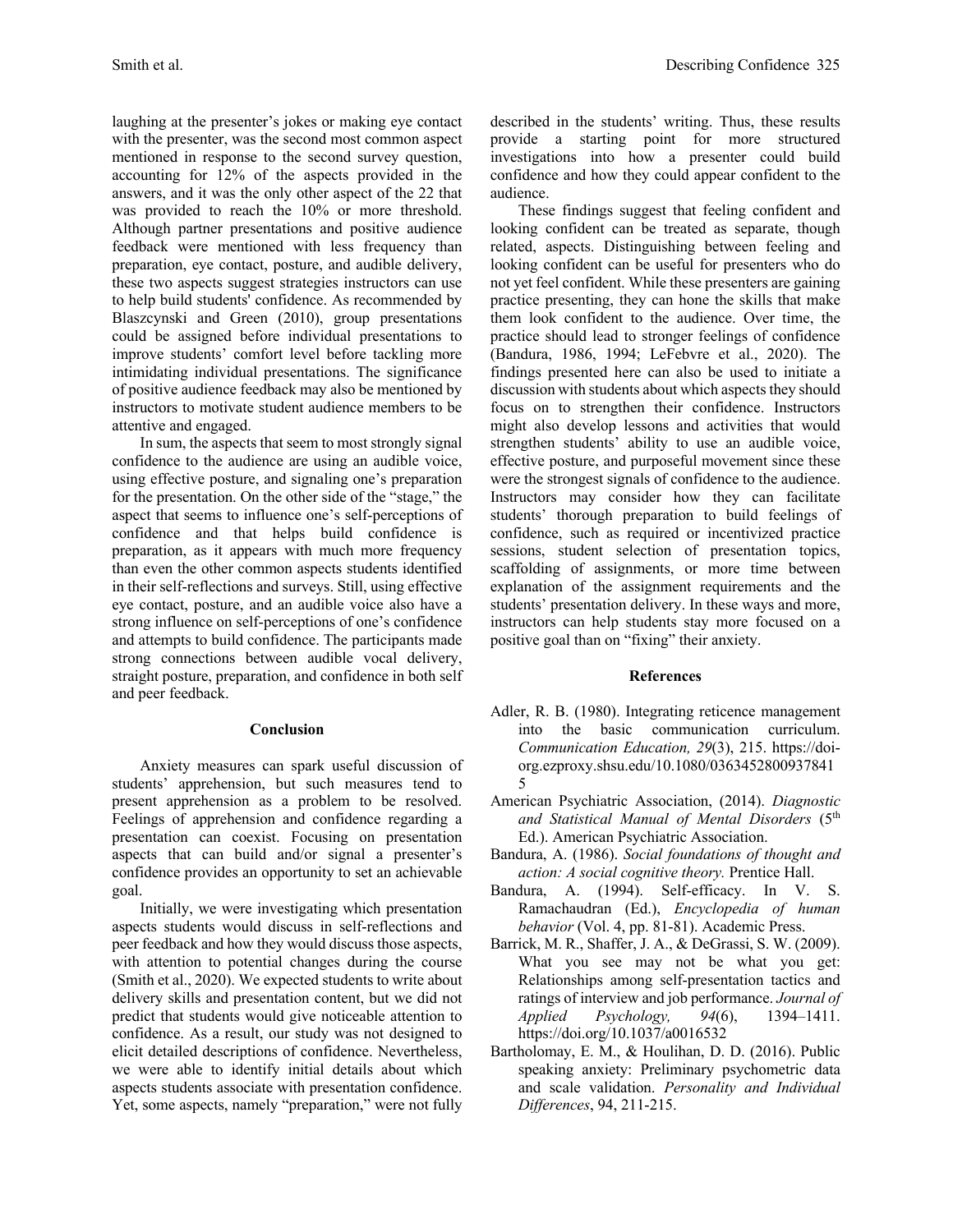- Blaszczynski, C., & Green, D. J. (2010). Speaking off the cuff: Strategies and activities for developing presentation confidence. *Journal of Applied Research for Business Instruction, 8*(2). https://eric.ed.gov/?id=EJ887133
- Booth-Butterfield, S,. & Gould, M. (1986). The Communication Anxiety Inventory: Validation of state- and context-communication apprehension. *Communication Quarterly, 34*, 194-205. https://doi.org/10.1080/01463378609369633
- Carney, D. R. (2020). The nonverbal expression of power, status, and dominance. *Current Opinion in Psychology, 33*, 256-264. https://doi.org/10.1016/j.copsyc.2019.12.004
- Carney, D. R., Hall, J. A., & Smith LeBeau, L. (2005). Beliefs about the nonverbal expression of social power. *Journal of Nonverbal Behavior, 29*, 105- 133. https://doi.org/10.1007/s10919-005-2743-z
- Cho, Y., Smits, J. A., & Telch, M. J. (2004). The Speech Anxiety Thoughts Inventory: Scale development and preliminary psychometric data. *Behaviour Research and Therapy, 42*(1), 13.
- Dale, P., & Wolf, J. C. (2006). *Speech communication made simple*. (3rd Ed.). Pearson Education.
- Dunbar, N. E., Brooks, C. F., & Kubicka-Miller, T. (2006). Oral communication skills in higher education: Using a performance-based evaluation rubric to assess communication skills. *Innovation in Higher Education,* 31(2): 115–28.
- Gallo, C. (2020, January 6). What it takes to give a great presentation. *Harvard Business Review*. https://hbr.org/2020/01/what-it-takes-to-give-agreat-presentation
- Glaser, B. G., & Strauss, A. L., (1967). *The discovery of grounded theory: Strategies for qualitative research.* Aldine Publishing Company.
- Hall, J. A., Coats, E. J., Smith LeBeau, L. (2005). Nonverbal behavior and the vertical dimension of social relations: A meta-analysis. *Psychological Bulletin, 131*(6), 898-924. https://doi.apa.org/doi/10.1037/0033- 2909.131.6.898
- Hamilton, C., & Kroll, T. L. (2018). *Communicating for results: A guide for business and the professions*  (11th Edition). Wadsworth, Cengage Learning.
- Hancock, A. B., Stone, M. D., Brundage, S. B., & Zeigler, M. T. (2010). Public speaking attitudes: Does curriculum make a difference? *Journal of Voice*, 24(3), 302–307. https://doiorg.ezproxy.shsu.edu/10.1016/j.jvoice.2008.09.007
- Hoger, B. (2012). Poetry recitation for business students. *Business Communication Quarterly, 75*(3), 291- 300.

https://doi.org/10.1177%2F1080569912451116

Hook, J. N., Smith, C. A., & Valentiner, D. P. (2008). A short-form of the Personal Report of Confidence as a Speaker. *Personality and Individual Differences, 44*(6), 1306-1313. https://doi.org/10.1016/j.paid.2007.11.021

- Khalifa Tailab, M. M., & Marsh, N. Y. (2020). Use of self-assessment of video recording to raise students' awareness of development of their oral presentation skills. *Higher Education Studies, 10*(1), 16-28. https://doi.org/10.5539/hes.v10n1p16
- Leary, M. R. (1983). Social anxiousness: The construct and its measurement. *Journal of Personality Assessment, 47*(1), 66-75. https://doi.org/10.1207/s15327752jpa4701\_8
- Leary, M. R., & Kowalski, R. M. (1995). *Social anxiety*. Wiley.
- LeFebvre, L. (2017). Basic course in communication. In M. Allen (Ed.), T*he SAGE encyclopedia of communication research methods* (pp. 87–90). SAGE Publications.
- LeFebvre, L., LeFebvre, L. E., & Allen, M. (2016). The unaware, accurate, and overly critical: Video technology use for improving public speaking competency. *Basic Communication Course Annual, 28*, 116–165. http://ecommons.udayton.edu/bcca/vol28/iss1/13
- LeFebvre, L., LeFebvre, L. E., & Allen, M. (2018). Training the butterflies to fly in formation: Cataloguing student fears about public speaking. *Communication Education*, 67, 348–362. doi:10.1080/03634523.2018.1468915
- LeFebvre, L., LeFebvre, L. E., Blackburn, K., Boyd, R. (2015). Student estimates public speaking competency: The meaning extraction helper and video self-evaluation. *Communication Education, 64*, 261-279. https://doi.org/10.1080/ 03634523.2015.1014384
- LeFebvre, L., LeFebvre, L. E., Allen, M., Buckner, M. M., & Griffin, D. (2020). Metamorphosis of public speaking anxiety: Student fear transformation throughout the introductory communication course. *Communication Studies, 71*(1), 98-111. https://doi.org/10.1080/10510974.2019.1661867
- Mundy, M-A., Oviedo, A. P., Ramirez, J., Taylor, N., & Flores, I. (2014). Impact of technology based instruction on speech competency and presentation confidence levels of Hispanic college students. *Research in Higher Education Journal, 24.* https://eric.ed.gov/?id=EJ1064111
- National Association of Colleges and Employers (NACE). (2018). Job Outlook 2019 Survey. http://www.naceweb.org.
- Nawaz, S. (2020, February 7). Don't just memorize your next presentation – Know it cold. *Harvard Business Review.* https://hbr.org/2020/02/dont-justmemorize-your-next-presentation-know-it-cold
- Paul, G. L. (1966). *Insight vs. desensitization in psychotherapy.* Stanford University Press.